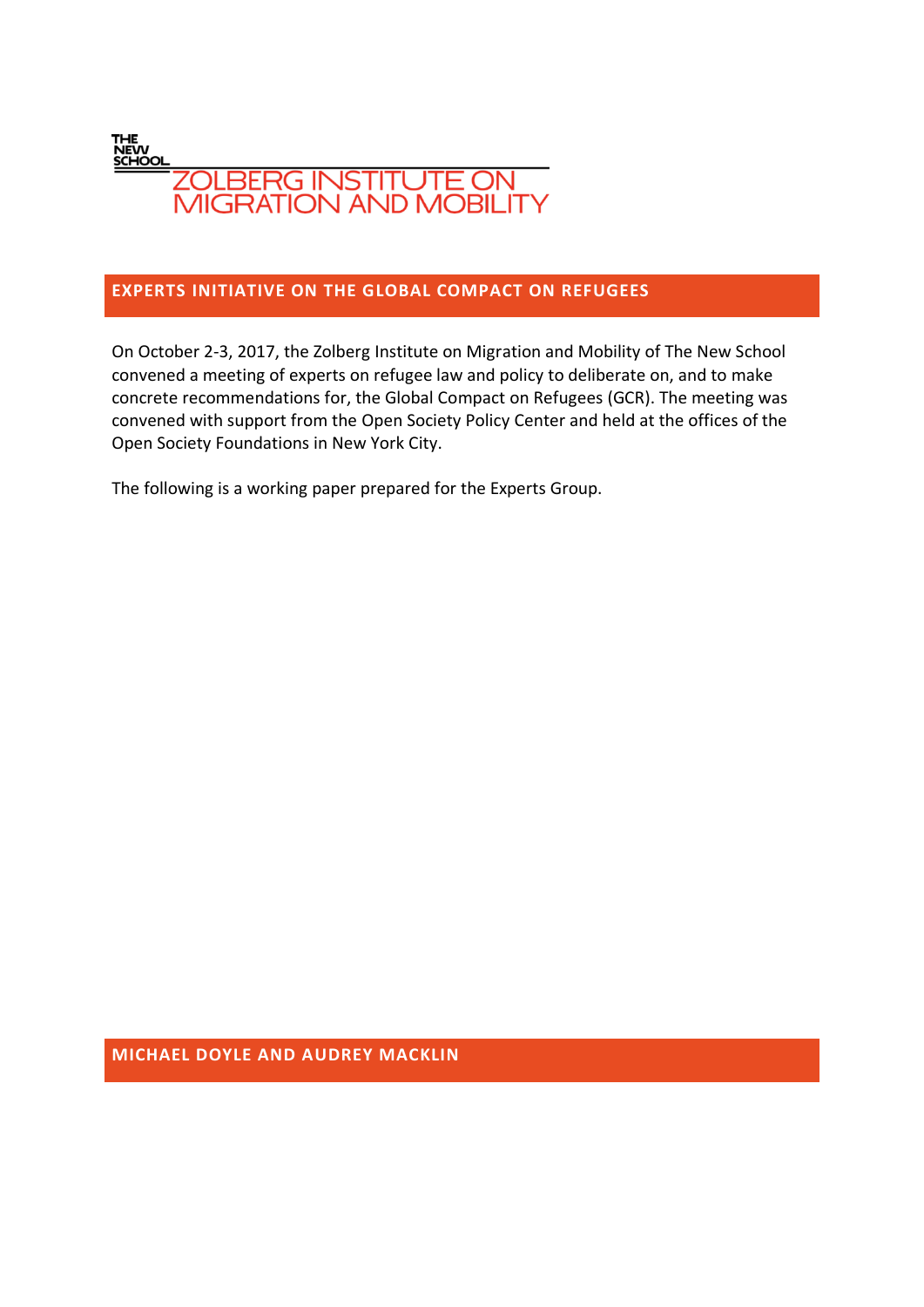# **Responsibility Sharing and the Global Compact on Refugees**

**(Prepared for the Experts Meeting on the Global Compact on Refugees,** 

**Oct. 2-3, 2017)**

#### **Michael Doyle and Audrey Macklin**

#### *The Problem*

Strengthening the Refugee Regime calls for enhancing responsibility sharing. Responsibility sharing was a central commitment in the New York Declaration for Refugees and Migrants.<sup>1</sup> It also is a key commitment in the preamble to the landmark 1951 Refugee Convention. Countries of first refuge are promised that their providing refuge will be met by "international cooperation," though without specifying its content.<sup>2</sup> Yet, just as the 1951 Refugee Convention failed to define what international cooperation meant; so too the New York Declaration is – as was the Humanitarian Summit before it - long on principles; and short on specific commitments.

Today, therefore, responsibility sharing, as Peter Sutherland<sup>3</sup> has so aptly characterized it, amounts to "Responsibility by Proximity." Neighboring countries such as Syria's neighbors, Turkey, Lebanon and Jordan overwhelmingly serve as the refuge for Syrians who have managed to flee its devastating civil war. This means that globally the developing world, both relatively poor and home to so many of the world's armed conflicts, also serves as the refuge for 86% of the world's refugees … and it does so without adequate international funding (only 40% of the UNHCR appeal for the region was met in 2016).

<sup>&</sup>lt;sup>1</sup> NY Declaration for Refugees and Migrants (14 Sep 2016, Annex 1; para 1).

<sup>2</sup> UN Convention Relating to the Status of Refugees (1951).

<sup>3</sup> Former United Nations Special Representative of the Secretary-General for Migration and Development.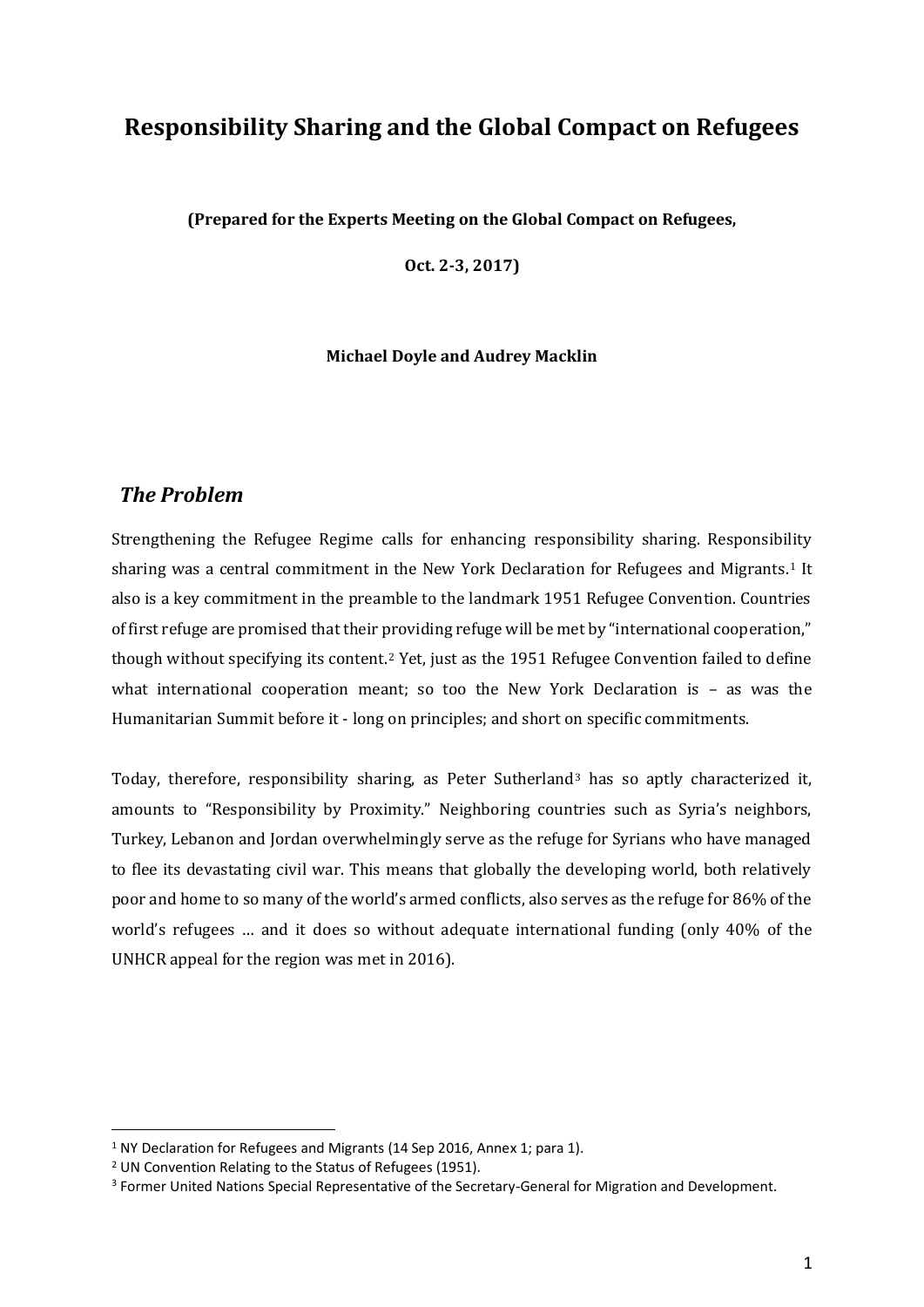# *Strengthening Cooperative Responsibility*

Asylum and a guarantee that refugees will not be expelled to countries in which they will be subject to renewed persecution is vital. But the first border crossed cannot be the exclusive principle of responsibility. The Refugee Regime needs genuine responsibility: responsibility by culpability and responsibility by capability.

### *FIRST, CULPABILITY.*

.

We should hold the perpetrators liable.<sup>4</sup> The Syrian Government and terrorist groups such as Daesh and al Nusra are victimizing the people of Syria. Salva Kiir and Riek Machar in South Sudan allowed a personal battle to displace more than a million citizens, sending several hundred thousand refugees to neighboring states.

Culpability reflects the straightforward norm that, while our positive cosmopolitan duties of reciprocal assistance may be poorly defined in an international order of sovereign states, there are clear principles that impose a duty not to inflict certain harms on fellow human beings.<sup>5</sup> Clearly, these include genocide, war crimes, crimes against humanity and ethnic cleansing. Forced expulsion is a crime against humanity, whether ethnically driven or not.<sup>6</sup> All four of these crimes were condemned unanimously at the 2005 Summit of the UN General Assembly as crimes no state should commit and, should a state do so, crimes that the international community recognizes as warranting international sanction by the UN Security Council.<sup>7</sup>

Moreover, some of this conduct may qualify for referral to the International Criminal Court, but in the interim, the UN Security Council would be justified in seizing the overseas financial assets of the Syrian state and any terrorist group with seizeable assets and using them to pay for the support of refugees on the Syrian border. No one should underestimate how politically difficult this will be to apply in many crises, including in the case of Syria. But this may be an effective tool in dealing with crises created by perpetrators without super-power patrons.

<sup>4</sup> Guy Goodwin-Gill and Selim Sazak, "Footing the Bill: Refugee Creating States' Responsibility to Pay," *ForeignAffairs.com*, July 29, 2015.

<sup>5</sup> Thomas Pogge, "World Poverty and Human Rights," *Ethics and International Affairs* 19, no. 1 (2005).

 $6$  See Article 7 "arbitrary deportation and forcible transfer of population" of the Rome Statute of the International Criminal Court.

<sup>&</sup>lt;sup>7</sup> See, for example, Michael Doyle, "Libya, The Responsibility to Protect and the New Moral Minimum," chapter 4 of *The Question of Intervention* (New Haven: Yale Univ. Press, 2015) pp.109-146.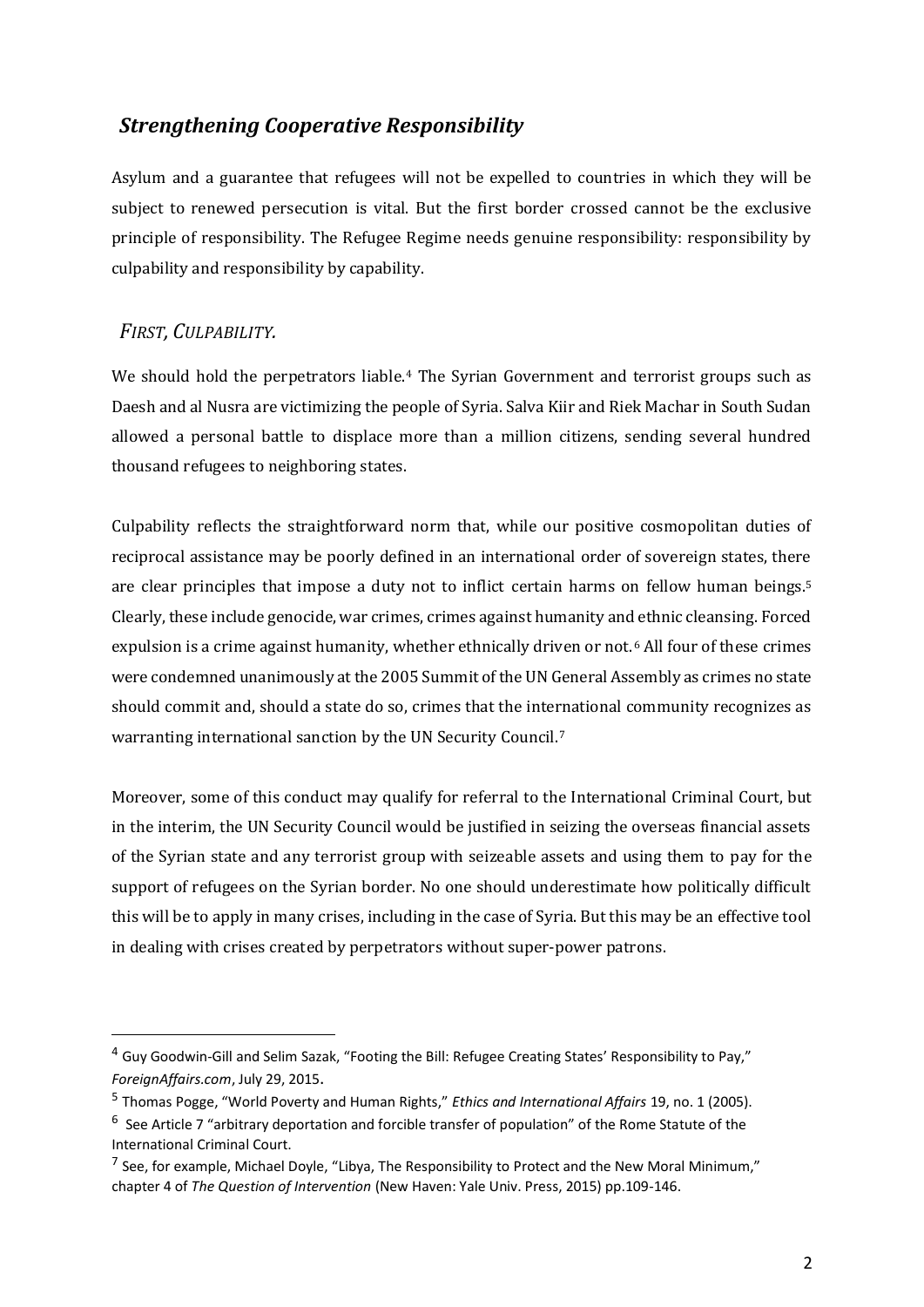#### *SECOND, CAPABILITY.*

In an ideal world of solidarity and integration -- we could apply the EU formula to the 40 richest countries, and determine each country's share of the global responsibility to protect refugees. The EU formula for responsibility sharing sets out four criteria—population, GDP, unemployment, and past refugee loads—which would be appropriate criteria in determining each country's responsibility. <sup>8</sup> (Adjustments could be made to ensure that the outsized populations of China and India do not produce outsized responsibility.) Such a system could result in a broader and fairer distribution of the responsibility of hosting refugees. For example, together with Steven Nam, a colleague in the Global Policy Initiative and professor of law at UC Davis, we have calculated that the U.S. share of the 480,000 Syrian refugees that the UNHCR has identified as in need of resettlement<sup>9</sup> would be 29,000 individuals. China would have a quota of 26,000 and Japan, 15,300. All completely manageable numbers.

But following its collapse in the EU, this plan for responsibility sharing will not happen globally. The global community lacks sufficient solidarity and those individual countries that do choose to meet global responsibilities lack assured partners, giving rise to collective action problems. Other more modest proposals, however, may be politically viable and offer a step by step, iterative solution that makes more adequate collective solutions someday viable through a process of learning.

Two such proposals are embedded in the Model International Mobility Convention (2017) sponsored by Columbia University and developed by a commission of thirty-plus international experts.<sup>10</sup> One proposal is something closer to the current climate model embodied in the Paris Agreement. Under current practice, each year UNHCR identifies the number of refugees in dire need of resettlement, and about two dozen countries let UNHCR know how many refugees they intend to resettle. This process needs to be formalized and expanded, perhaps by way of an agreement among states. Countries of potential resettlement would commit to pledging the share of the identified need they will cover, choosing either to offer a visa that brings a refugee family for resettlement or a cash voucher that would cover a refugee family for say ten years in a country of first settlement. (In Jordan or Lebanon, a Syrian family needs approximately \$7,500 per year.) As with climate targets, each country would set its own level of responsibility, with the constraint

<sup>&</sup>lt;sup>8</sup> The formula was established in 2015 in the wake of the large influx of refugees and migrants, but never implemented in practice.

<sup>9</sup> UNHCR Projected 2018 – Global resettlement needs (June 2017).

<sup>10</sup> [Model International Mobility Convention \(2017\).](http://globalpolicy.columbia.edu/mobility-convention)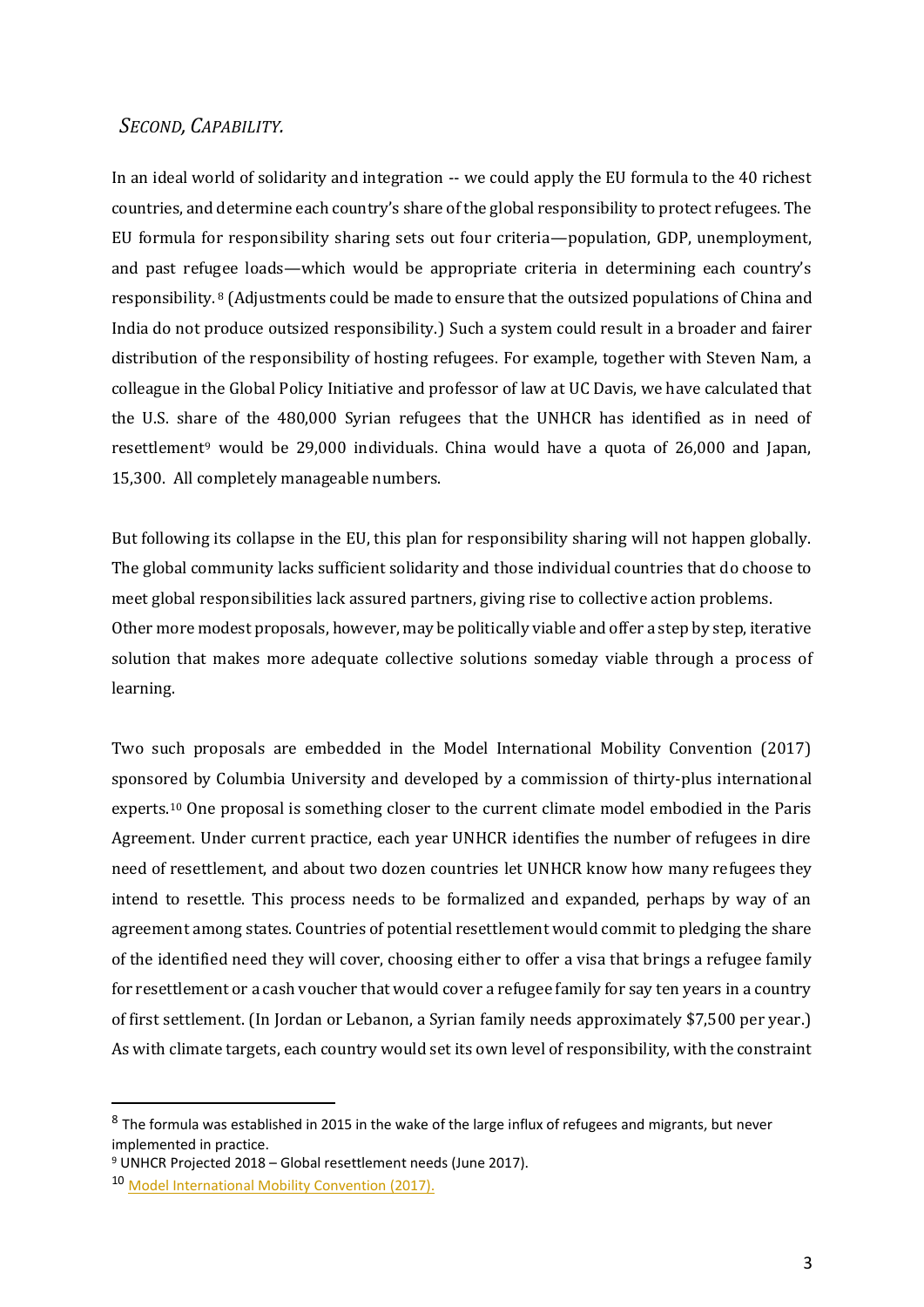that no country meets its responsibility solely by resettlement or solely by financing. Its sole commitment would be to set a level of responsibility and then explain why it chose that level of responsibility each year, in a summit before its peers, the UN's member states.<sup>11</sup> The key driver here is peer pressure. But learning and normative change through deliberative engagement may also become a factor that induces solidarity.

Another proposal—which has been discussed over the past year—is to identify pathways other than the formal resettlement process currently in existence for refugees to gain residence in third countries. For example, countries could make their family, labor and student visas more readily available to refugees, by giving priority to refugees and forced migrants who meet the skill and other criteria for the award of those visas.

We include extracts from the Model International Mobility Convention to suggest draft language for both of these.

Capability can also be enhanced by mobilizing the private sector. At the Private Sector Summit on September 20, 2016, organized by a team from Columbia University and Concordia in cooperation with UNHCR, IOM, the UN Special Adviser on the Summit on Refugees and Migrants Karen AbuZayd, the Open Society Foundations and the Swiss Agency for Development and Cooperation (SDC), participants from the private sector presented numerous actionable reforms to meet the needs of refugees and vulnerable migrants. Many of these would supplement national responsibilities for refugees and vulnerable migrants.

Measures include:

- 1.) Private sponsorship of refugee resettlement as is now being championed by Canada. Private persons, religious groups and other civil society actors identify particular refugee families or kinds of recipients that they want to support for resettlement. This potentially provides better outcomes for refugee integration, supplements the public budget, and improves local attitudes toward refugees.<sup>12</sup>
- 2.) Improvements in connectivity for refugees by investing in cell phone technology and creating internet platforms that can help empower them to better protect themselves and identify opportunities for livelihood, education and productivity.

<sup>&</sup>lt;sup>11</sup> We do not address asylum seeking as a component of the refugee regime. The proposal regarding responsibility sharing does not entail or presume the imposition or expansion of formal restrictions on access to asylum.

<sup>12</sup> Jennifer Hyndman, "Research Summary on Resettled Refugee Integration in Canada" (Centre for Refugee Studies, York University, Toronto, May 2, 2011)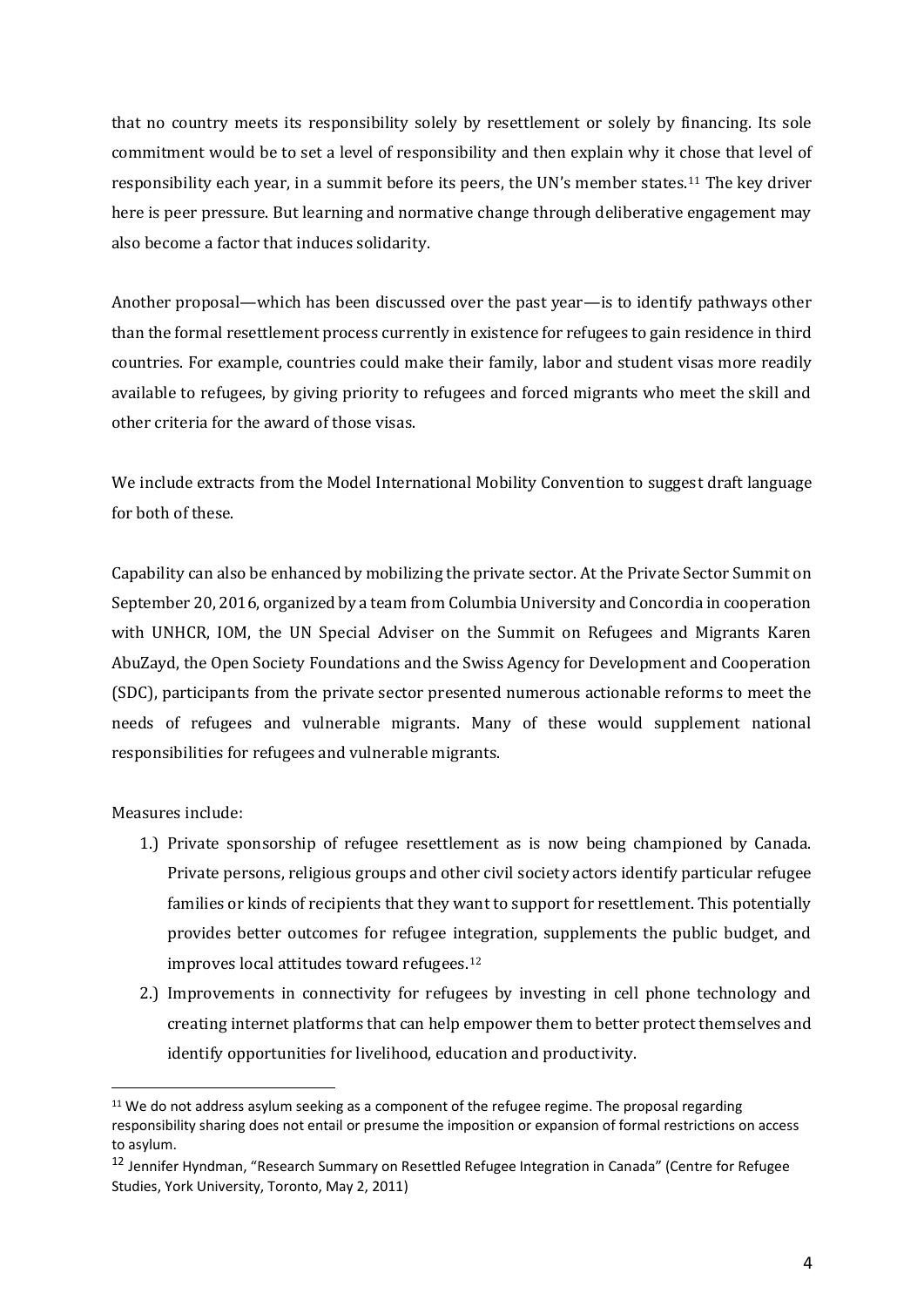- 3.) Engaging in matching refugees with job opportunities through the creation of virtual platforms that link employers with refugees looking for jobs. The same idea can be extended to a platform allowing municipalities to identify the number of immigrants they want and the skills they are looking for and allowing refugees can list their preferences for the kinds of communities in which they want to live (where they might have relatives etc.). A sophisticated algorithm can match the preferences and much improve satisfaction all around.
- 4.) Lastly, private investment supported by risk sharing can address problems created in countries of first asylum by providing entrepreneurship opportunities and employment for both refugees and locals.<sup>13</sup>

All of these proposals seek to remedy a shortcoming in the 1951 Refugee Convention: the lack of binding commitments for responsibility sharing. Over the past 65 years, the world has from time to time relied upon ad hoc arrangements to meet dramatic challenges—such as the Comprehensive Plan of Action, which resettled more than 1 million Vietnamese in the 1980s and 90s. But the time is long overdue for the international community to establish a formal system for collective action.

This expanded commitment to responsibility sharing will require a more proactive Treaty Body/Council with more accountability and wider representation (such as is discussed in the Accountability paper prepared for this meeting). Such a body might also include a global platform for humanitarian and development actors, the private sector, and civil society, backed by substantial stand-by funding from donor states, the World Bank and foundations. It might also benefit from crowd-sourcing that allows individuals to make a direct contribution.<sup>14</sup> The central task would be to provide incentives for comprehensive planning and implementation and to establish action groups of states committed to solving protracted refugee situations. (The latter task, inexplicably, has not yet been taken up by states or UN agencies in dealing with the Syrian crisis.) As described by Alex Aleinikoff in another paper, the platform might take on additional functions as well. It could create an impartial research organization, on the model of the International Panel on Climate Change, with the credibility to assess the effects of migration flows and recommend well-supported measures to protect refugees and promote orderly migration. It could also sponsor an international "clearinghouse" that could match the needs of refugees and

.

<sup>&</sup>lt;sup>13</sup> Alexander Betts and Paul Collier, "Jordan's Refugee Experiment: A New Model for Helping the Displaced," *Foreign Affairs*, April 28, 2016.

<sup>&</sup>lt;sup>14</sup> A suggestion offered by Garrett Brown.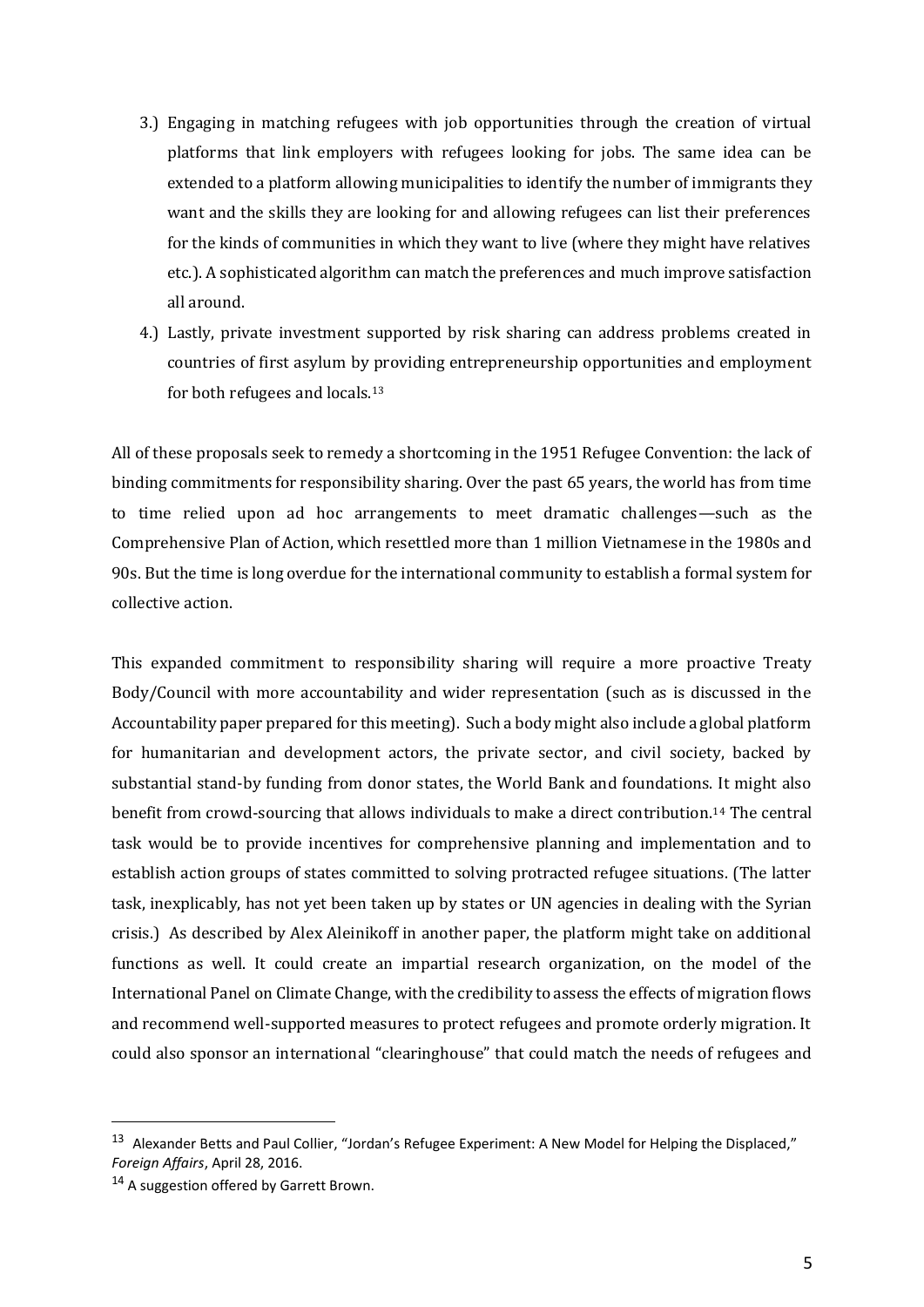humanitarian organizations with innovators and entrepreneurs interested in helping, but having no avenue for putting good ideas into practice.

If refugees and vulnerable migrants are to recover lives of dignity, self reliance, and productivity; if the communities that host them are going to thrive, then the Treaty Body of the UN Refugee Regime must be strengthened. New models of operation to share responsibility, provide assistance and empower refugees and the communities that shelter them must be found.

# *Draft Text for Responsibility Sharing:*

#### *RESPONSIBILITY SHARING*<sup>15</sup>

- 1. The Office of the United Nations High Commissioner for Refugees will be invited to issue an annual report documenting the number of recognized refugees and forced migrants and their current location of asylum and costs per person of that asylum.
- 2. The Committee in conjunction with UNHCR will host an annual meeting for all States Parties at which UNHCR will publish the "responsibility shares" of each State Party. At the first such meeting these shares shall be a combined function of 40% of the size of the population, 40% of GDP, 10% of the average number of refugee and forced migrant asylum applications in the previous year, and 10% of the unemployment rate.<sup>16</sup> To avoid excessive shares occasioned by a single factor, such as large population, each factor of the top five States will be capped at the level of the fifth in rank order. In subsequent years, the States Parties by a two thirds vote of the Committee will set as it sees fit the appropriate proportions of the responsibility sharing formula.
- 3. Each State Party will pledge the number of resettlement visas for refugees and forced migrants and the amount of funding that it will provide in the coming year, explaining how it meets its responsible share of the global commitment to cooperate to assist refugees and forced migrants. No State Party will meet its responsible share solely by resettlement or solely by funding.

.

<sup>&</sup>lt;sup>15</sup> Model International Mobility Convention (June 2017), Article 211.

<sup>16</sup> Based on European Commission (2015b) COM(2015) 450 final. 2015/0208 (COD). *Proposal for a Regulation of the European Parliament and of the Council. Brussels: European Commission*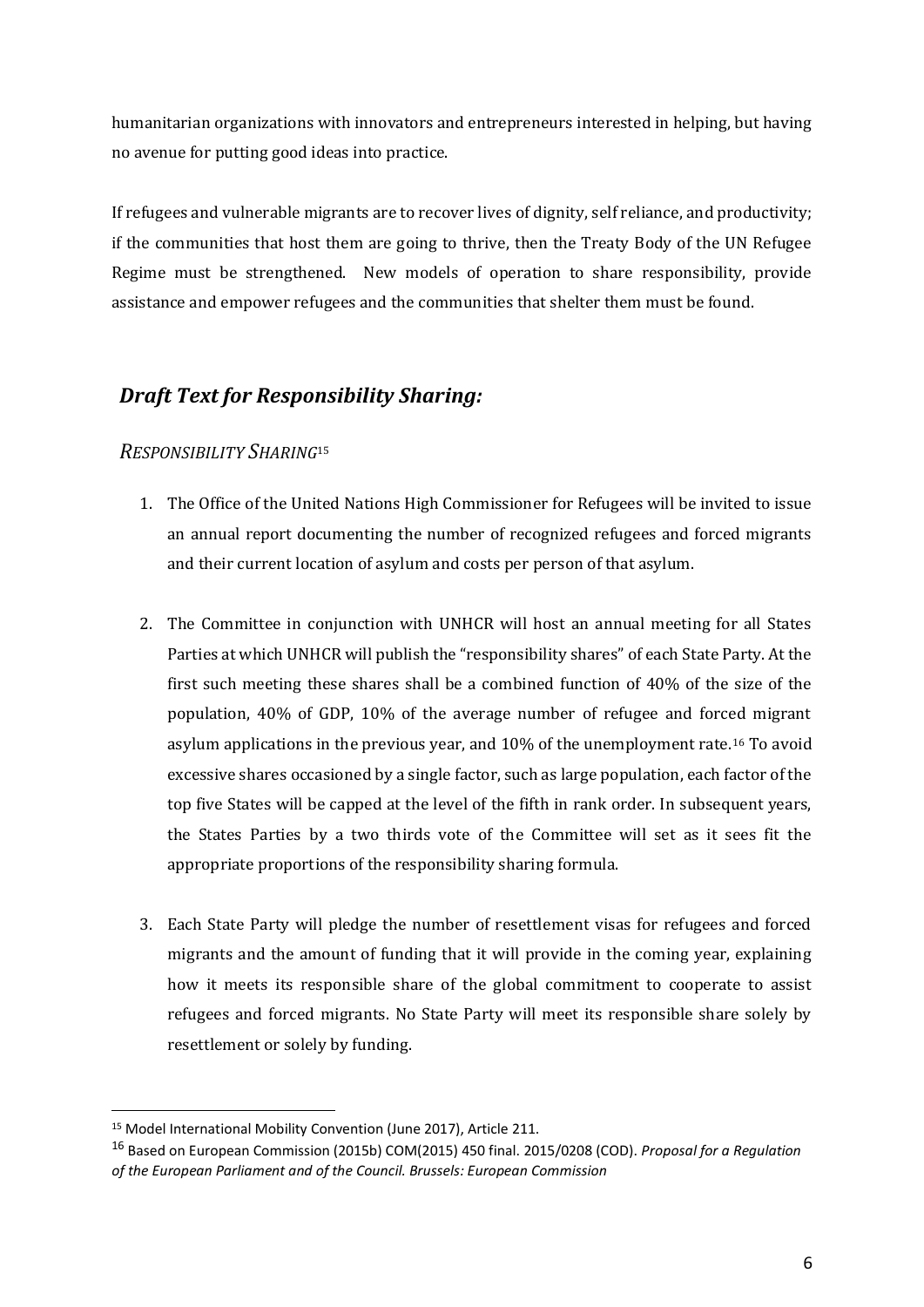- 4. UNHCR will be requested to monitor these pledges, reflect upon their collective sufficiency, report on the fulfillment by each State Party of its responsible share of resettlement and funding and publish those assessments in each subsequent annual report on responsibility sharing.
- 5. States Parties will encourage the formation of bilateral and multilateral capacity-building networks aimed at
	- (a) facilitating contact and exchange of international protection know-how between States Parties; and
	- (b) refining and promoting best practices for accommodating refugees received via responsibility sharing.<sup>17</sup>

## *MOBILITY VISA CLEARING HOUSE*<sup>18</sup>

- 1. The Committee shall establish a "Mobility Visa Clearing House" web platform accessible by States Parties, corporations, nongovernmental organizations and individuals to facilitate the safe, orderly and regular migration of individuals.<sup>19</sup>
- 2. All States Parties to the present convention will list the number and kind of labor and investor visas they propose to offer for the following year and provide links to the government websites that provide visa application forms and information regarding application requirements to all and links to online visa application processes through which individuals may apply or employers may petition governments on behalf of prospective employees from abroad.
	- (a) The Committee shall assist state parties that do not have government website with visa application forms and information by requesting technical assistance from fellow state parties that do have such websites.

<sup>&</sup>lt;sup>17</sup> This subparagraph is a suggestion from Steven Nam.

<sup>18</sup> Model International Mobility Convention (June 2017), Article 209.

<sup>&</sup>lt;sup>19</sup> United Nations, Report of the Special Representative of the Secretary-General for Migration,

Recommendation 6: Improve access to information and visa facilitation (February 2017). Paragraph 2 draws on Rey Koslowski. "Shifts in selective migration policy models: A comparison of Australia, Canada, and the US" in Mathias Czaika, ed. High-Skilled Migration: Drivers, Dynamics and Policies (Oxford University Press, forthcoming).